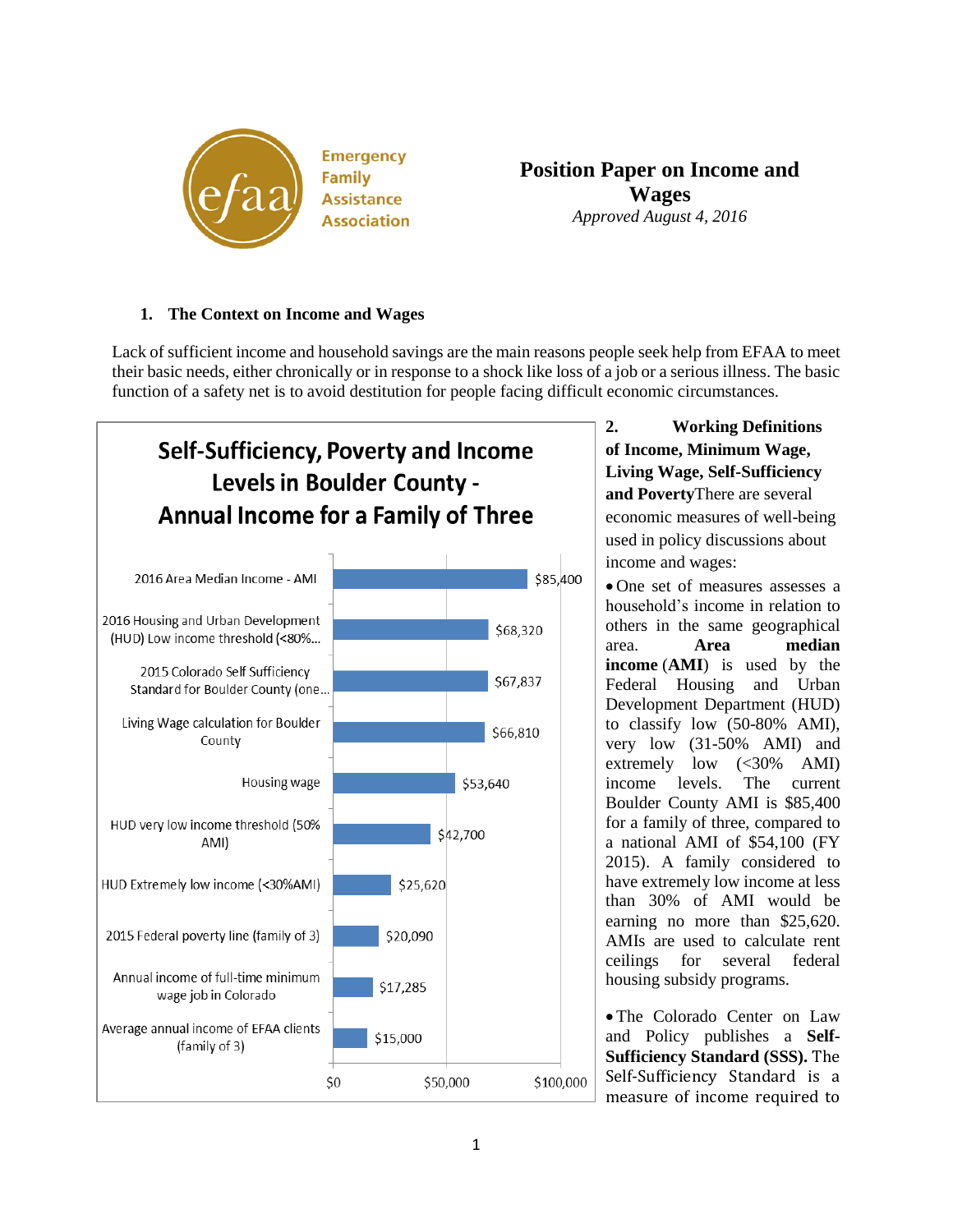meet the costs of basic needs for working families, including housing, child care, food, health care, transportation, and miscellaneous items, as well as the cost of taxes and the impact of tax credits. This measure describes how much income families of various sizes and compositions need to make ends meet without public or private assistance in each county in Colorado. The self-sufficiency standard for Boulder County in 2015 was calculated at \$28,209 for a single adult and \$67,837 for a family of three (one adult, one pre-schooler and one school age child). This translates into an hourly wage for a full-time job for one adult household of \$13.07 and \$32.13 for a single parent household of three. As a reference, in FY16 EFAA families averaged 2.7 members (1.5 adults and 1.2 children) with families in the housing program averaging 3.7 members.

- **"Living wage"** is a term often used to denote a wage that is high enough to maintain a "normal" standard of living. Massachusetts Institute of Technology developed a Living Wage calculator which includes housing, food, child care, health care, transportation and other necessities which can be calculated based on where you live. The current estimate of a living wage for a family of three in Boulder County is \$29.98/hour. This is close to the Self-Sufficiency Standard wage of \$32.13/hour, with the small difference due to the methodology of calculating the cost of living.
- **"Housing wage"** is often used as a measure of housing affordability. As of 2015, the average apartment rental cost in Boulder County was \$1,341 per month. According to the National Low-Income Housing Coalition, in order to afford this monthly rent, you need to make at least \$25.79 per hour**,** or \$53,640 per year**.** This calculation assumes you will spend no more than 30 percent of your income on rent (the generally accepted standard of affordability). If you earn the Colorado minimum wage, you would have to work 129 hours per week to have an income high enough to afford this rent. The situation is more dramatic in the City of Boulder where as of June 2016 the average apartment rent was \$1,759 (one bedroom apartments in Boulder rent for \$1,452 a month on average and two bedroom apartment rents average \$1,803).
- The **Federal poverty threshold** is an absolute measure of income. The same thresholds are used throughout the continental United States (do not vary geographically except for Alaska and Hawaii) but vary by family size and age structure. Started in the 1960s, the poverty threshold is based on the cost of the USDA's economic family food budget, then uses the assumption that 30 percent of the household income should be spent on food. The Federal poverty level for three-person families - \$20,090 annually- is set at a level well below what is minimally needed to meet a family's basic needs. <sup>1</sup> As housing and other costs have increased, the food cost-based poverty line has become less relevant as an accurate measure of well-being. Federal poverty levels are used to determine eligibility for certain programs and benefits, including savings on Marketplace health insurance, and Medicaid and CHIP coverage. In 2014, the most recent year for which figures were available, an estimated 13.3 percent of residents and 16.2 percent of Boulder County's children were in poverty, up from 9.3 percent in 1990. So, over time, as the local economy has grown and area median income along with it, the number of people (including children) in poverty has increased.
- The Federal **minimum wage** was first introduced in 1938 as part of the Fair Labor Standards Act (FLSA) to provide overall labor protections (child labor, minimum wage, length of the work week, etc.).The Federal minimum wage does not rise with inflation, rather it can only be changed through congressional action. As a result, the minimum wage of \$1.60 an hour in 1968 would be \$10.90 today if it had been adjusted for inflation instead of the current \$7.25 set in 2009. As a result, minimum wage in 1968 as a [percentage](http://oregonstate.edu/instruct/anth484/minwage.html) of the poverty level was 99% but currently averages

l

<sup>&</sup>lt;sup>1</sup> The official poverty definition uses money income before taxes and does not include capital gains or noncash benefits (such as public housing, Medicaid, and food stamps).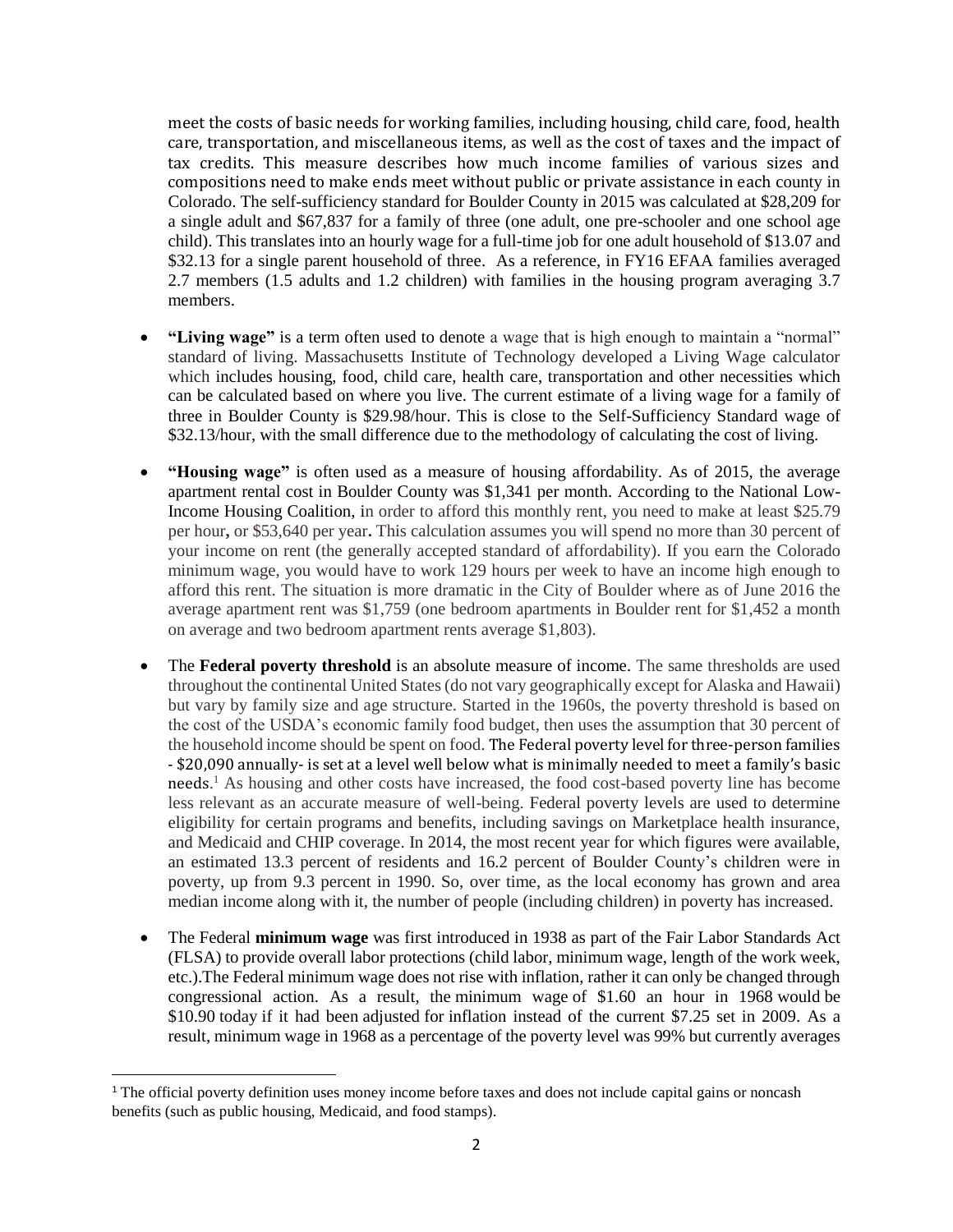only about 60% of the poverty threshold across household sizes and so is [insufficient](http://oregonstate.edu/instruct/anth484/minwage.html) to lift a family out of [poverty.](http://oregonstate.edu/instruct/anth484/minwage.html) Since the 2009 federal minimum wage increase, 23 states have raised their minimums above the federal level. Colorado minimum wage is \$8.31 per hour effective January 1*,* 2016. This is equivalent to \$17,285 per year at full-time, which is less than the poverty threshold for everyone except a single person household**.** Below the state level, several US cities have set minimum wages as high as \$15 an hour, including Seattle, San Francisco, and Los Angeles. Most increases will be phased in between now and 2020. In Colorado, state law prohibits municipalities from establishing minimum-wage laws higher than the state minimum wage.

 The average annual income for an **EFAA client household** is about \$15,000 for a family of three and about \$13,000 average for all EFAA clients. This puts an EFAA family of three at about 65 percent of the Federal poverty line and 19 percent of Boulder's Self-Sufficiency Standard. It is also lower than a full-time minimum wage pay of about \$17,000 reflecting part-time work or reduced hours, which is a reality of single parent households with limited access to child care.

## **3. What do we know about our clients' needs, wants and preferences relative to income?**

As mentioned, almost all of EFAA's clients come to EFAA because of economic difficulties and the potential consequences on their lives. The most basic need of EFAA's clients is for more dependable, higher income levels. As one person commented in our recent client survey "my income is so low; EFAA saves me from starving every week". In EFAA's housing programs, which provide more significant and sustained support, each family's status is measured through the Self-Sufficiency Matrix (SSM). The SSM identifies where a family is on a 5 point continuum from in crisis to vulnerable, stable, safe, to thriving. Progress is tracked as the client progresses from levels below the prevention line (defined as in-crisis or vulnerable) to levels above the prevention line (defined as either stable, safe or thriving). About half of those EFAA families that were identified as 'critical or vulnerable' in terms of income were able to transition to above the 'prevention' line, denoting greater stability of income even if not full attainment of self-sufficiency.

In general, people living in such circumstances face an increased risk of adverse life outcomes, including worse health status, more limited education, less accumulation of assets, less skill development leading to more difficulties in the labor market, among others. Adverse effects are most pronounced on the children in these families. Children from poorer backgrounds lag at all stages of education and have worse health outcomes. The effects of childhood poverty often extend over a generation.

Because of their overall low income levels, many of our clients face the added challenge of the '**cliff effect'**. Low-income



households often combine income earned from employment with economic assistance from government and non-profit programs. Most low-income families qualify for government benefits (e.g., earned income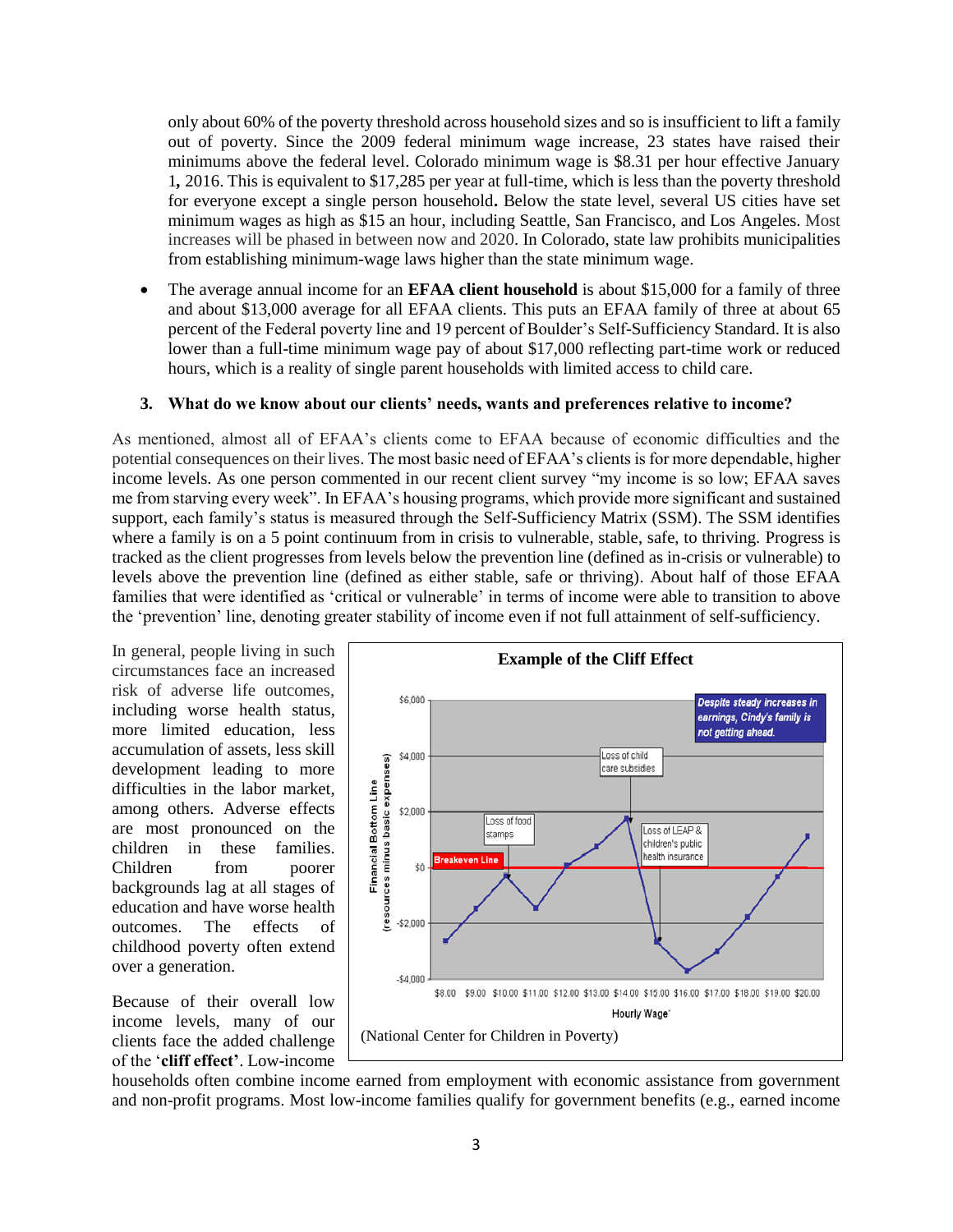tax credits, Medicaid, child care assistance) that help cover the cost of basic necessities. But as earnings increase, families begin to lose these benefits. This creates the paradox that people can earn more income and see their financial positions worsen (in the example in the chart this occurs between \$10-12/hour and between \$14-19/hour).

It is worth noting that a significant portion of EFAA clients are on fixed income typically though Social Security retirement or disability benefits. Beginning in 1975, Social Security started automatic annual costof-living allowances. The average monthly Social Security retirement benefit for January 2016 is \$1,341, or \$16,092 annually. However, since Social Security benefits are based on the earnings on which you pay Social Security payroll taxes, most EFAA clients reliant on SS income would receive less than the average. For example, EFAA single-person households, typically seniors or disabled, have an average monthly income of \$919, or \$11,037 annually. Nonetheless, despite the limited financial benefit, without Social Security benefits, more than 40 percent of Americans aged 65 and older would have incomes below the poverty line. With Social Security benefits, less than 10 percent do.

Not only is the level of income low, it is typically quite **volatile**. Many workers have jobs that with hours that fluctuate across seasonal changes, or are vulnerable to downsizing. Recent research on the hidden financial lives of America's poor and middle class found a great deal of income and expense volatility even among solidly middle-class households (see graphic). This research makes it evident that the tradeoffs families face in dealing with short-run needs undermine progress on long-run goals, like building assets and investing in their children's future. With little ability to save and invest a portion of their income, low income households find themselves in long-term poverty traps, unable to weather short-term shocks like a period of unemployment, an unexpected expense, or an illness and incapable of longer-term investments in their children's education or their own retirement needs. In fact, almost half of Americans said they did not have enough money to cover a \$400 emergency expense.



EFAA's clients therefore have income concerns that range from chronic low levels due to minimum and low-income wages and fixed incomes as well as fluctuating income crises as a result of volatility and little ability to save.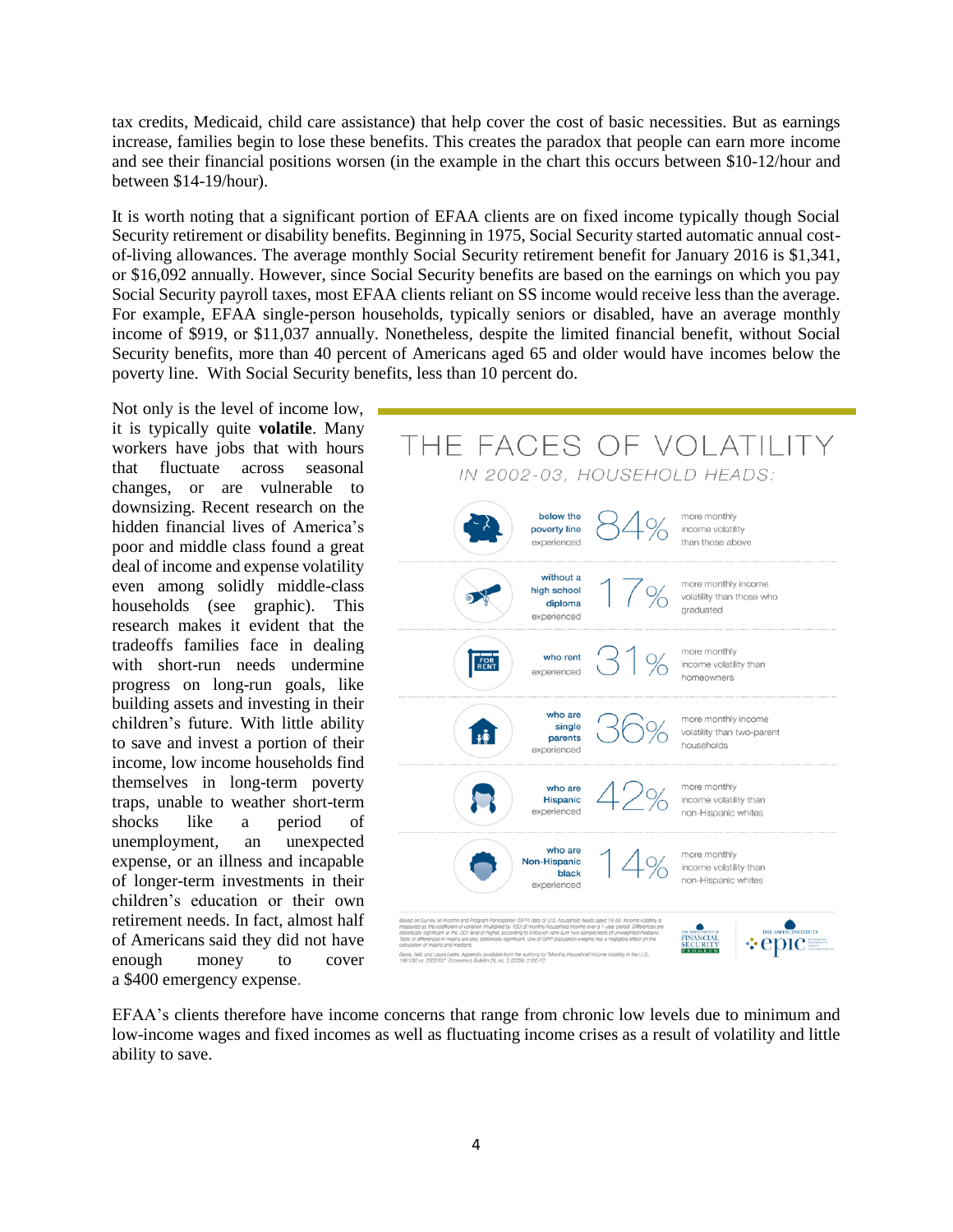## **4. The current reality and evolving dynamics of our environment relative to income and wages**

The current reality facing our clients is challenging. Although the Boulder County unemployment rate is down to 2.9 percent from a high of 8 percent at the peak of the recession in 2010, which can be considered 'full' employment, lower-income wages remain stagnant and insufficient to meet self-sufficiency standards for the county. However, many of the jobs that do exist in Boulder County are jobs that require a higher level of education.

Workers in the Boulder Metropolitan Statistical Area had an average (mean) hourly wage of \$27.17 in May 2014. The median hourly wage in food preparation, buildings and ground and agriculture are all below the self-sufficiency wage even for an individual. Seventy-five percent of all jobs are in categories with median wages insufficient to provide for self-sufficiency for a family of three. The prognosis for future wages is worrisome. The largest areas of predicted future job growth over the next ten years in Boulder County are in food preparation and service and retail sales, both categories with relatively low wages. Income and wages will remain an issue in the struggle towards self-sufficiency for the foreseeable future in our community. This is particularly true when the skyrocketed costs of housing and child care are factored in on the expense side.

Nationally, attention to income inequality is increasing due to several factors. First, the recession hurt people differently. Between 2009 and 2014, wage loss across all jobs averaged 4 percent. For those in the lowest one-fifth of earners, those losses averaged 6 percent. And lowincome wages have not rebounded. However, increased income inequality is a long-term trend in the US as seen in the chart to the right. Stagnant wages at the bottom and a hollowing out of the middle class are increasingly topics of national, state and local concern.

These issues will no doubt be heightened in this electoral year. However, the issue of income and wages is a structural issue on our economy, both locally and nationally, and so will remain a relevant strategic education topic at EFAA for the foreseeable future.



While this position paper is not the format to go into detailed examinations of all the potential policies and intervention to increase income and reduce poverty in our community, in general there are two main avenues – one an individual betterment of income and the other an improvement in the returns to labor in the market (incomes in general rise) . A person's economic position is a function of a number of factors, with the most important drivers of low-income being limited education and training, disability, discrimination (gender and racial), lack of experience or other barriers to high-quality jobs (e.g. criminal record, need to care for young children, etc.). Where you live also plays an important role. However, even if an individual is able to graduate from a low-income job, it is likely that someone else will fill that position (and so need EFAA services). Individual solutions are not a fix for a systemic problem. Policies like minimum wage seek to set a wage floor for everyone. Therefore, it is relevant that EFAA talk about